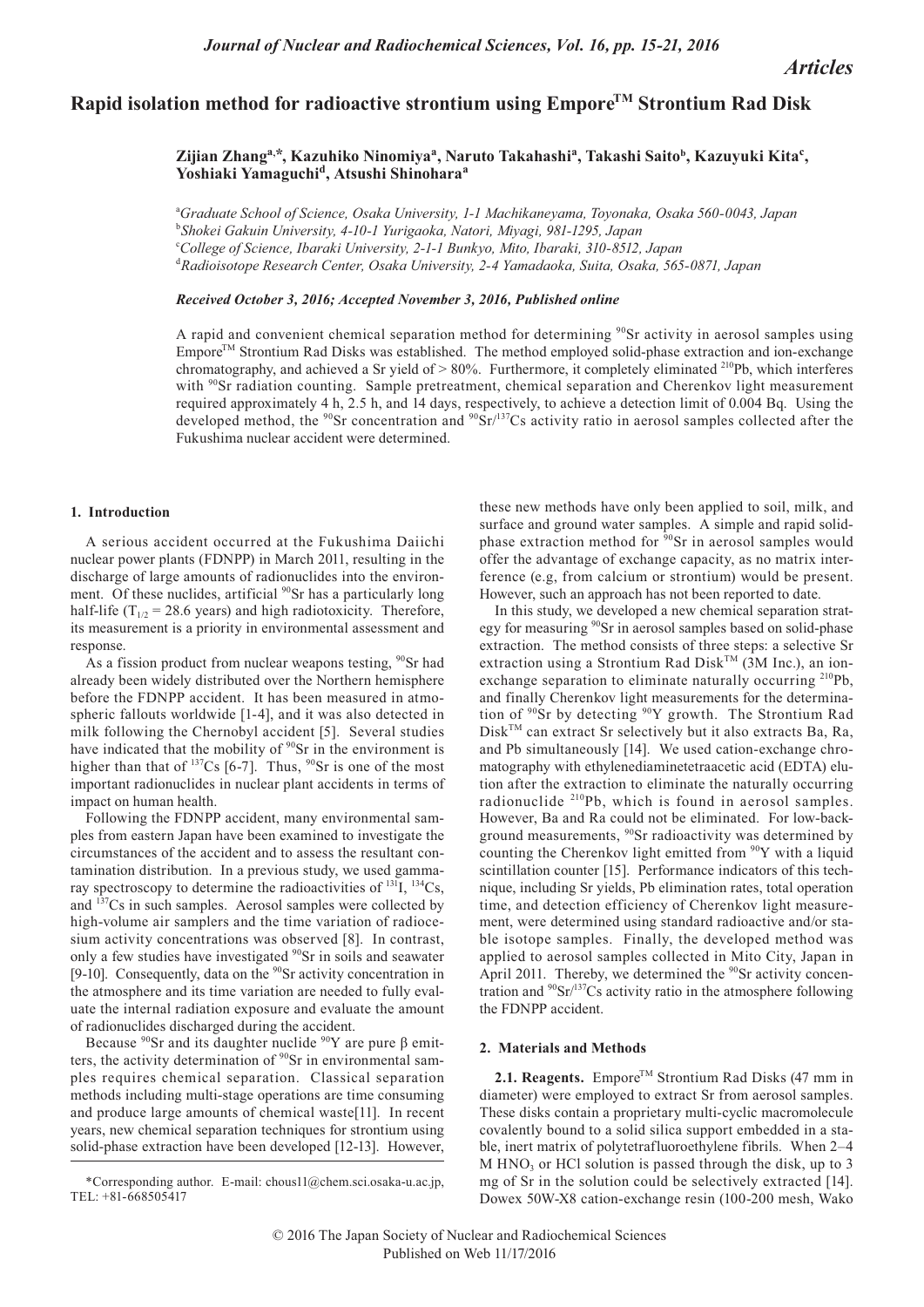Inc.) was used for cation-exchange chromatography to eliminate 210Pb.

Standard solutions of <sup>89</sup>Sr (serial number: ST010, radioactivity: 100 kBq) and <sup>90</sup>Sr (serial number: SR010, radioactivity: 100 kBq) were obtained from the Japan Radioisotope Association. Lead-210 solution was separated from the  $^{226}Ra$ standard solution (serial number; RAB65, radioactivity: 185 kBq) obtained from the Czech Metrology Institute. An Ultima Gold<sup>™</sup> uLLT scintillation cocktail (Perkin Elmer Inc.) was used for beta-ray measurement of these nuclidesin test experimental steps for developing new chemical separation method. Strontium-85 was generated by proton irradiation of a Rb target using the Azimuthally Varying Field (AVF) cyclotron of at the Research Center for Nuclear Physics at Osaka University. The <sup>85</sup>Sr radioactivity was 1.4 MBq in October, 2011. A standard stable Sr solutions of  $Sr(NO<sub>3</sub>)$ , in 0.5 M HNO<sub>3</sub> (1000 mg)  $L^{-1}$ ) was used as a Sr carrier and for external calibration of the inductively coupled plasma-mass spectrometry (ICP-MS) measurements.

Concentrated solutions of ultrapure analytical grade HNO<sub>3</sub> and HCl were purchased from Kishida Inc. Diluted acid solutions were obtained by mixing the concentrated regents with Milli-Q water. All water used in this study was obtained from a Milli- $Q^{TM}$  water purification system. All other chemicals were of Japanese Industrial Standards special grade.

**2.2. Instruments.** All gamma-ray measurement was performed with a coaxial-type high-purity germanium detector (GEM40, ORTEC). The detector was connected to a multichannel analysis system (MCA7600, Seiko EG&G).

In the experiments to develop new chemical separation methods, an LS 6500 liquid scintillation counter (Beckman Inc.) was used to measure beta-rays. For the determination of <sup>90</sup>Sr activities in aerosol samples by the Cherenkov lights measurement of  $90Y$ , we used a 1220 QUANTULUS<sup>TM</sup> Ultra Low Level Liquid Scintillation Spectrometer (PerkinElmer Inc.) with 20 mL Teflon<sup>TM</sup> vials (PerkinElmer Inc.) The detection efficiency for <sup>90</sup>Sr counting was determined by measuring of the 90Sr standard solution.

An Agilent/HP 4500 ICP-MS (Agilent Technologies Inc.) was used for determining chemical yields of Sr, after the chemical separation and sequential Cherenkov light measurement.

**2.3. Aerosol samples.** A series of aerosol samples were collected in April 2011 at Mito City (N36.40, E140.44) in Ibaraki Prefecture of eastern Japan. In each sample, aerosols were collected on PaLL Tissuquartz<sup>TM</sup> filters, 2500 QAT-UP (Sigma-Aldrich Inc.), with a Kimoto-121FT high-volume air sampler (Kimoto Texh Inc.). The size of the filter was  $10 \times 8$ cm2 . The air-flow of the sampler was approximately 700 L min<sup>-1</sup>. Cesium-137 activity was directly determined for each sample with the germanium semiconductor detector. A standard filter was used to determine the efficiency of the germanium semiconductor detectors. The standard filter spotted radioactive standard solution uniformly was folded into the same shape of the measurement samples [8].

We chose four filter samples from the samples collected in April for determining the  $90$ Sr activity concentrations in the aerosols using our new method. The details of the samples are shown in Table 1. These four samples had relatively high  $137Cs$ activities, and thus we expected that these samples would have <sup>90</sup>Sr high activities above that of the liquid scintillation counter detection limit. We analyzed a half or quarter portion of each aerosol filter sample.

#### **2.4. Strontium separation procedure.**

*2.4.1. Sample pretreatment*. First, each separated filter sample was cut into pieces (approximately  $5 \times 2$  cm<sup>2</sup>), which were then put into a 500-mL Teflon beaker. Next, 100 mL of 12 M HCl, 30 mL of 13 M HNO<sub>3</sub>, and 1.0 mg of stable Sr carrier were added to the beaker. The acid solution was then heated on a hot plate to 150 °C for 3 h to extract Sr into the solution. After cooling to room temperature for 1 h, the solution was filtered with a 0.45-μm membrane cellulose filter (φ47, Advantec no.7) after decantation to roughly separate the solution and residues. The solution was then placed into a 300 mL-polyethylene container. The residues on the filters were washed with 30 mL of 3.25 M HCl twice followed by 30 mL Milli-Q water once. The washing solutions were also added to the polyethylene container. The mixed sample solution was weighed, and then 3 mL of the solution was removed to obtain the initial Sr concentration by ICP-MS for the chemical yield determination. The remaining solution was transferred to a 500-mL measuring flask. Milli-Q water was added into the acid to adjust the concentration to 3.25 M HCl, which is suitable for Sr extraction by the disk [14].

In this study, the extraction yield of <sup>90</sup>Sr from each aerosol filter was obtained by comparing its activity with those of <sup>137</sup>Cs from the same sample before and after chemical treatment. We presumed that the Sr and Cs in the aerosol sample had similar chemical extractability into the acid solution. The filter residues after extraction were dried in a desiccator at room temperature, and then formed into approximately the same geometric shape as the intact filter for gamma-ray measurement.

*2.4.2 Solid-phase extraction.* The complete separation procedure, including a solid-phase separation and a cation

| Aerosol sample name                                                              | MIT4            | MIT <sub>9</sub>  | MIT <sub>12</sub> | MIT <sub>13</sub> |
|----------------------------------------------------------------------------------|-----------------|-------------------|-------------------|-------------------|
| Air volume $(m^3)$                                                               | 2070            | 1572              | 3085              | 2139              |
| Sampling start date                                                              | 2011/4/9        | 2011/4/14         | 2011/4/19         | 2011/4/21         |
| Measurement date                                                                 | 2015/7/17       | 2015/8/1          | 2015/7/18         | 2015/7/13         |
| Effective air-volume $(m^3)$                                                     | 497             | 770               | 771               | 1069              |
| $137Cs$ yield                                                                    | $99 \pm 2\%$    | $99 \pm 5\%$      | $98 \pm 3\%$      | $98\pm4\%$        |
| Stable Sr yield                                                                  | $83 \pm 6\%$    | $87 \pm 6\%$      | $86 \pm 6\%$      | $85 \pm 6\%$      |
| $90$ Sr concentration (mBqm <sup>-3</sup> )                                      | $1.5 \pm 0.1$   | $0.79 \pm 0.6$    | $0.50 \pm 0.04$   | $0.055 \pm 0.005$ |
| $137Cs$ concentration (Bqm <sup>-3</sup> )                                       | $0.82 \pm 0.08$ | $0.057 \pm 0.006$ | $0.11 \pm 0.01$   | $0.041 \pm 0.004$ |
| <sup>90</sup> Sr/ <sup>137</sup> Cs activity ratio ( $\times$ 10 <sup>-3</sup> ) | $1.9 \pm 0.2$   | $14\pm1$          | $4.6 \pm 0.6$     | $1.3 \pm 0.2$     |

**TABLE 1: Details of the four FDNPP aerosol samples and chemical analysis results**

Notes: <sup>90</sup>Sr and <sup>137</sup>Cs activity concentrations were calculated from the equation provided in the "Measurement" instruments" subsection. Effective air-volume was calculated from the mass of aerosol sample analyzed. All activities were decay collected to 11 March, 2011. The confidence interval was 95%.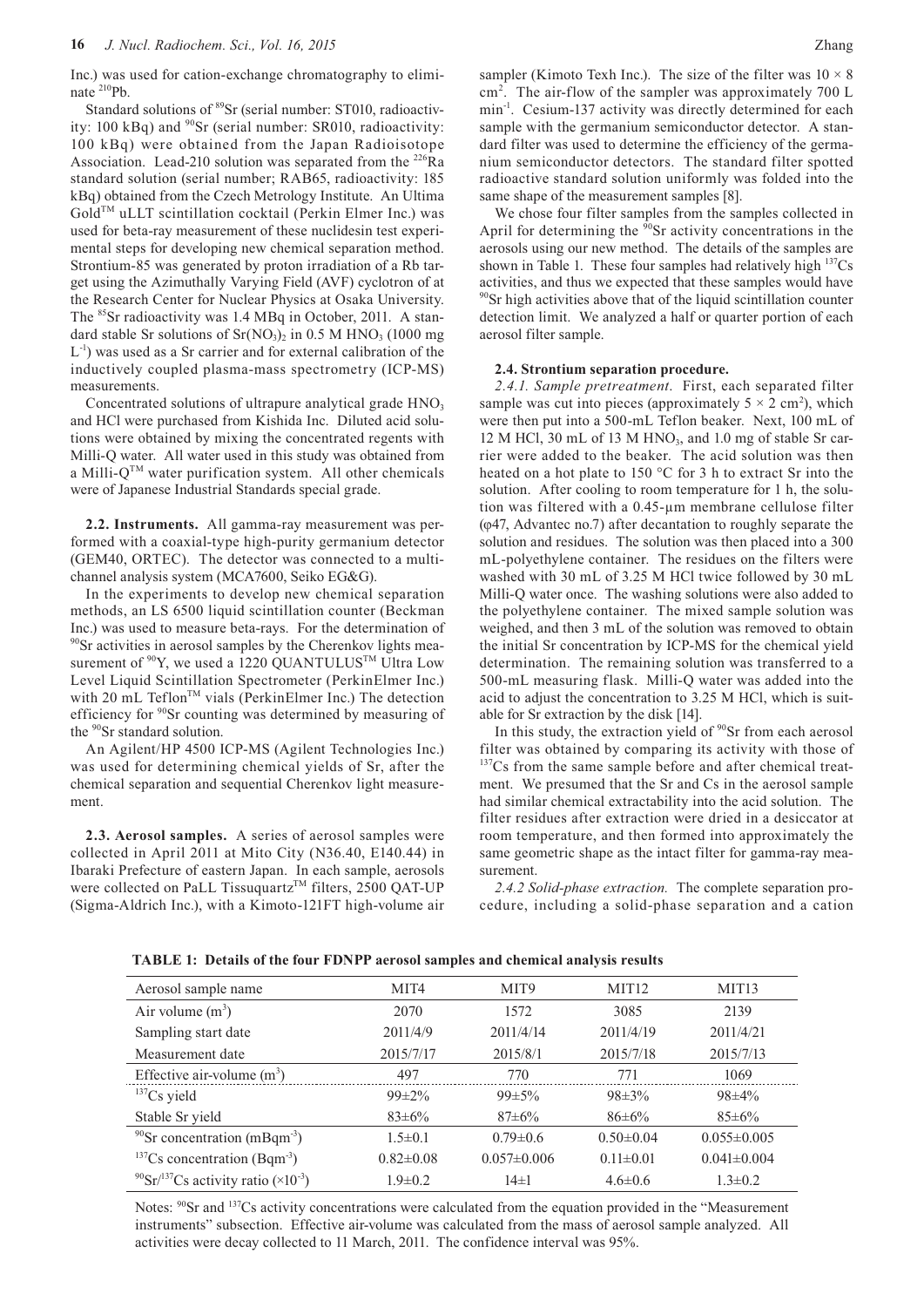Rapid isolation method for radioactive strontium using Empore<sup>TM</sup> *J. Nucl. Radiochem. Sci., Vol. 16, 2015* **17** 

exchange chromatography, is illustrated in Figure 1. For solidphase extraction, an  $\mathsf{Empore}^{\mathsf{TM}}$  Strontium Rad Disk was set in a φ47-mm diameter funnel and preconditioned by the addition of 10 mL methanol, waiting 20 min, and then rinsing with 30 mL of 3.25 M HCl by vacuum filtration with a flow rate of approximately 50 mL min-1. The sample acid solution in the 500-mL flask was then passed through the disk to extract Sr ions into the solid-phase. The disk was then washed with 15 mL of Milli-Q water to remove residual acids. To elute Sr ion from the disk, 10 mL of 0.02 M EDTA solution was passed through at a flow rate of 2 mL min<sup>-1</sup> [16]. Another 10 mL of this EDTA solution was passed through the disk at 10 mL  $min<sup>-1</sup>$  as the final rinse. These two solutions were combined and used for cation-exchange separation.

*2.4.3 Cation-exchange separation.* The cation-exchange process is illustrated in the lower-right portion of Figure 1. First, 0.25 g of Dowex 50W-X8 (100-200 mesh) ion-exchange resin was placed into an S-size Muromac<sup>TM</sup> mini-column (Φ8  $\times$  50 mm). Then, 10 mL Milli-Q water and 10 mL of 0.01M HCl were passed through the column consecutively to condition the ion-exchange resin. To the 20 mL EDTA sample solution,  $0.75$  mL of 13 M HNO<sub>3</sub> was added to adjust its pH, and the solution was passed through the preconditioned column. Under these conditions, both Sr and Pb ions were adsorbed onto the cation-exchange resin. Then, 10 mL of 10-5 M HCl solution was passed through the column to wash out the residual EDTA, followed by 15 mL of 2% (w/v) EDTA solution to remove Pb ions from the resin. Finally, 15 mL of 3.25 M HCl was passed through the column for Sr ion elution. The final solution was placed into a 20 mL Teflon vial to be measured by a low-background liquid scintillation counter.

2.5. Radioactivity calculation. Beta-rays from <sup>90</sup>Y, a daughter nuclide of <sup>90</sup>Sr, were measured to determine the amount of <sup>90</sup>Sr in the aerosol samples. The beta rays emitted from  $90Y$  have an endpoint energy of 2.2 MeV and can effectively emit Cherenkov light in water. The Cherenkov light counting efficiency for  $90$ Sr is much lower than that for  $90$ Y, therefore we can measure  $90Y$  activity selectively. We can identify the activity of  $90$ Sr from the growth of  $90$ Y over time. Owing to the large difference between the half-lives of  $90$ Sr and 90Y, radioactive equilibrium was reached within 2 weeks. The  $90$ Sr activity approximately coincides with the  $90$ Y activity after 2 weeks from  $90$ Sr isolation.

The <sup>90</sup>Sr activity concentration (Bq m<sup>-3</sup>) in air, *A*, was determined from the  $90Y$  activity as

$$
A = \frac{C - C_b}{\varepsilon RV}
$$

where *C* is the count rate after  $90\text{Sr}^{-90}\text{Y}$  radioactive equilibration,  $C_b$  is the background count rate, and  $\varepsilon$  is the counting efficiency of Cherenkov light for <sup>90</sup>Y. In our measurement system, the background counting rate was approximately 0.028 count per second (CPS), and the detection efficiency of Cherenkov light from <sup>90</sup>Y was  $68.7 \pm 0.1$  %. *R* is the yield of Sr chemical separation determined by ICP-MS, and *V* is the collected air volume  $(m<sup>3</sup>)$  of the aerosol samples. In the ICP-MS measurement, the chemical yield was determined by measuring the amount of stable Sr carrier ions in the measurement sample after a sequential Cherenkov light measurement. A 1 mL aliquot of each measurement sample was diluted 1000 times with water and  $HNO<sub>3</sub>$ , and adjusted to a final concentration of  $5\%$  w/v HNO<sub>3</sub>. Four external calibration solutions were prepared with the  $5\%$  w/v HNO<sub>3</sub> to 0, 10, 20, 50, and 100 ng mL<sup>-1</sup>. The calibration curve for the Sr was found to be linear  $(R<sup>2</sup> \ge 0.9999)$ . In each measurement, we performed at least six analytical runs and used the averaged value. The chemical yields were determined from the ratio of the Sr mass in the measurement sample to that of the Sr added initially.

The uncertainties of the  $137Cs$  radioactivity concentrations were the combined uncertainties of the efficiency and counting statistics in the gamma-ray measurement. The uncertainties of the stable Sr yield resulted from errors in the ICP-MS measurement. The total uncertainties in the <sup>90</sup>Sr radioactivities were the combined uncertainties of 137Cs yields, stable Sr yield, counting statistics in the <sup>90</sup>Sr measurement, and uncertainty in the efficiency of the Cherenkov light measurement. When reporting the results, 95% confidence intervals were used in this study.

#### **3. Results and Discussion**

**3.1. Optimization of 210Pb cation-exchange separation conditions***.* Cation exchange was applied after extraction by the Rad Disk method to eliminate <sup>210</sup>Pb, because contamination by naturally occurring 210Pb causes considerable background signals during <sup>90</sup>Sr detection. Pb ions in solution are usually separated by precipitation in a chromate form at pH



**Figure 1.** Schematic of the chemical separation procedure for the isolation of <sup>90</sup>Sr from aerosol samples by solid-phase extraction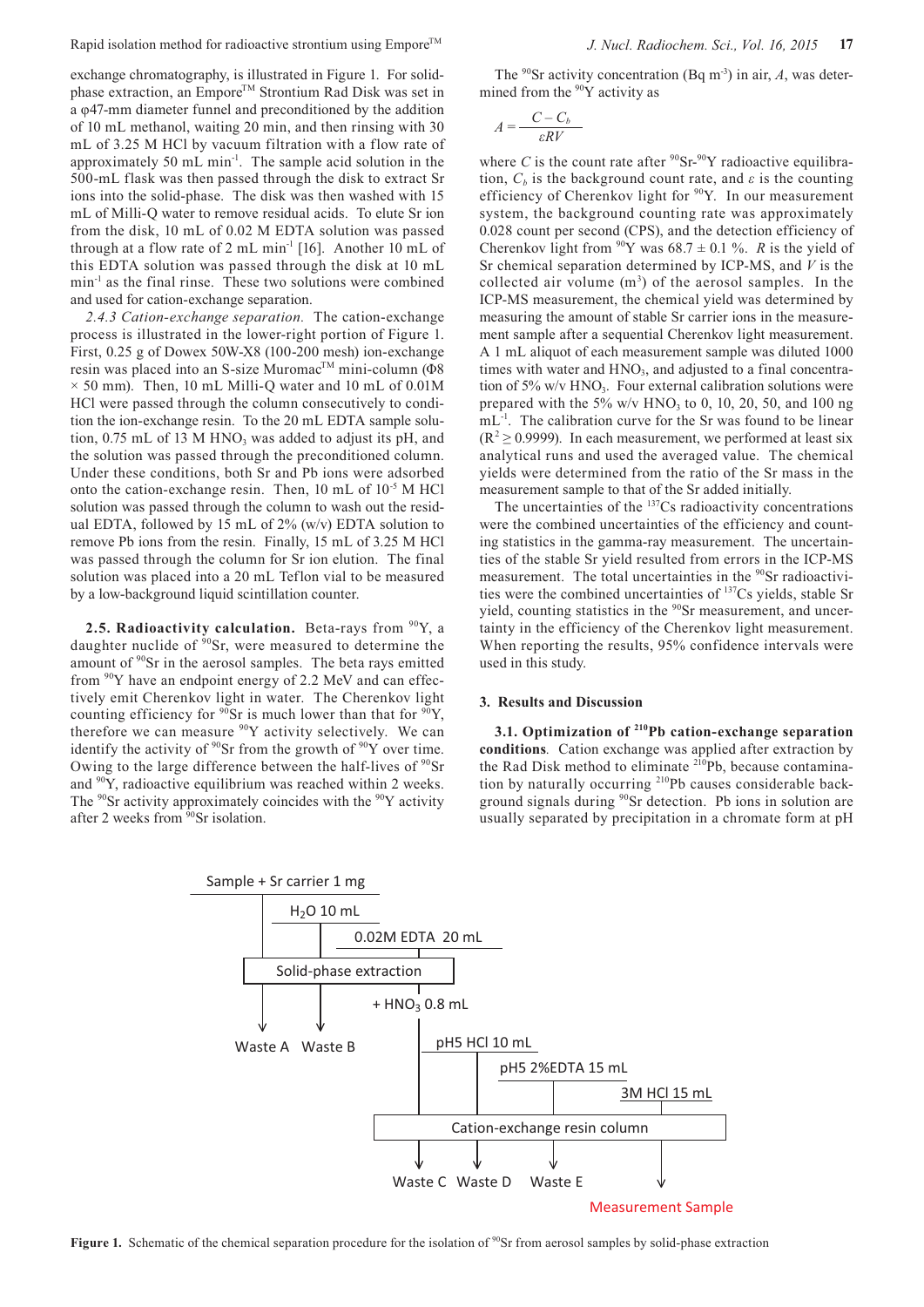5.5 [17]. However, this method does not eliminate Pb in the presence of EDTA solution, which forms a stable complex with Pb ions at this pH. Instead, we employed cationexchange chromatography for Pb ion elimination. Thus, optimization of the conditions for the separation of  $90$ Sr from  $210$ Pb was necessary.

In our separation method (illustrated in Figure 1), Sr ions in 0.02 M EDTA solution eluted from the solid-phase extraction disk were adsorbed onto the cation-exchange resin and separated from the Pb ions. To estimate the separation efficiency and determine the elution curves of Pb and Sr ions, a  $^{210}Pb$ solution was passed through the cation-exchange column under conditions comparable to those in Figure 1. After passing  $10^{-5}$  M HCl solution through the column to adjust the pH conditions,  $2\%$  (w/v) EDTA solution at  $pH = 5$  was passed through the column and each 1 mL fraction of the elute was stored in a plastic vial. Then, 6 mL scintillation cocktail was added to each vial and the activities were measured by a liquid scintillation counter. The resulting <sup>210</sup>Pb elution curve is shown in Figure 2. Elution of <sup>210</sup>Pb from the column starts after 7 mL EDTA solution is eluted, and 210Pb elimination is completed with 12 mL of EDTA solution. From this result, we conclude that 210Pb separation is achieved by 15 mL of EDTA solution (Figure 1).

The elution behavior of Sr ions from the column was investigated using the <sup>89</sup>Sr isotope. To obtain an elution curve, 3.25 M HCl was passed through the column and collected in 2 mL fractions. We added 6 mL scintillation cocktail to each fraction and the 89Sr activities were measured with a liquid scintillation counter. The resulting Sr elution curve (Figure 3) shows that 95% Sr is recovered from the column with 12 mL HCl solution. We adopted 15 mL as the optimized volume of the HCl solution for the elution of Sr ions from the resin, as shown in Figure 1.

**3.2. Estimation of Sr losses in each chemical separation step.** The Sr yield in each step of the optimized method was investigated by measuring the gamma-rays from  ${}^{85}Sr$  (0.514) MeV) using a germanium semiconductor detector, and/or the amount of stable Sr carrier in the sample solution by ICP-MS. The Sr yield by the solid-phase extraction method is determined to be more than 95%, which is consistent with the disk extraction performance (Waste A) [14]. Cations other than Sr do not cause serious interference in this step. In our method, to remove any residual acid from the disk that may disrupt EDTA complex formation, the disk was washed with 10 mL water before Sr ion elution. With this washing step, the loss of Sr ions in Waste B (see Figure 1) is suppressed to within 2–3%. In the cation-exchange operation, Sr-containing EDTA eluate from the disk was mixed with  $0.75$  mL of 13 M HNO<sub>3</sub>, and then passed through the cation-exchange resin. The Sr ion losses during passage through the column, pH conditioning, and elution of 210Pb from the column are contained in Wastes C, D, and E, respectively. We measured the activity of  $85$ Sr in these wastes by gamma-ray counting and the amount of stable Sr in these wastes by ICP-MS. The Sr losses in these wastes are less than 1%. Hence, we conclude that no significant loss of Sr occurs in these steps.

3.3. Extraction yields of <sup>90</sup>Sr from aerosol samples. Cesium-137 yields in acid pretreatment step were measured for alternative evaluating  $^{90}$ Sr leaching yields from aerosol samples. Stable Sr yields of the chemical separation were measured by ICP-MS. From the Cherenkov light counting result, the  $137Cs$  yields and the stable Sr yields, the activities of  $90Sr$  in the aerosol samples were determined and are summarized in Table 2.

The activities of <sup>90</sup>Sr in the atmosphere are in the range of  $0.055-1.5$  mBq m<sup>-3</sup>, which is consistent with previous mea-



Figure 2. Elution curve of <sup>210</sup>Pb from the cation-exchange column by  $2\%$  EDTA solution at pH = 5. The elution profile was determined using 1 mL aliquots. The y-axis is the activity ratio of eluted <sup>210</sup>Pb to initially added <sup>210</sup>Pb.



**Figure 3.** Elution curve of <sup>89</sup>Sr from the cation-exchange column by 3.25 M HCl. The elution profile was determined using 2 mL ali-3.25 M HCl. The elution profile was determined using 2 mL aliquots. The y-axis is the activity ratio of eluted  ${}^{89}Sr$  to initially added  ${}^{89}Sr$ .

**TABLE 2: Yields of stable Sr after chemical separation and loss of Sr in each separation step**

| Sample name     | MIT4        | MIT <sub>9</sub> | MIT <sub>12</sub> | MIT <sub>13</sub> |  |
|-----------------|-------------|------------------|-------------------|-------------------|--|
| Waste A         | $1\%$       | $3\%$            | $1\%$             | $2\%$             |  |
| Waste B         | $2\%$       | $3\%$            | $1\%$             | $5\%$             |  |
| Waste C         | $1\%$       | $1\%$            | $2\%$             | $1\%$             |  |
| Waste D         | $<1\%$      | $<1\%$           | $<1\%$            | $<1\%$            |  |
| Waste E         | $<1\%$      | $<1\%$           | $<1\%$            | $<1\%$            |  |
| Stable Sr yield | $83\pm 6\%$ | $87\pm 6\%$      | $86\pm 6\%$       | $85\pm 6\%$       |  |

Notes: See Figure 1 for detailed separation procedure. The confidence interval was 95%.

surement results [2].

For the four analyzed aerosol samples, the  $137Cs$  is perfectly leached during acid pretreatment. Cesium-134 and -137 are transported through the atmosphere in sulfate aerosol form [18], and sulfate aerosols dissolve in HCl solution easily. Strontium is also transported through the atmosphere in soluble aerosol form, as, unlike iodine, Sr does not exist in gaseous form. Therefore, we conclude that the <sup>90</sup>Sr in the filter is completely removed by the acAfter the pretreatment, five waste solutions (A-E) were collected during chemical separation, and the chemical separation yield and Sr loss were estimated by stable Sr ion measurement using ICP-MS. The Sr yields and losses in the waste solutions are summarized in Table 2. The Sr chemical yields in all four samples are more than 80%. The sum of the Sr yields and losses in each waste are less than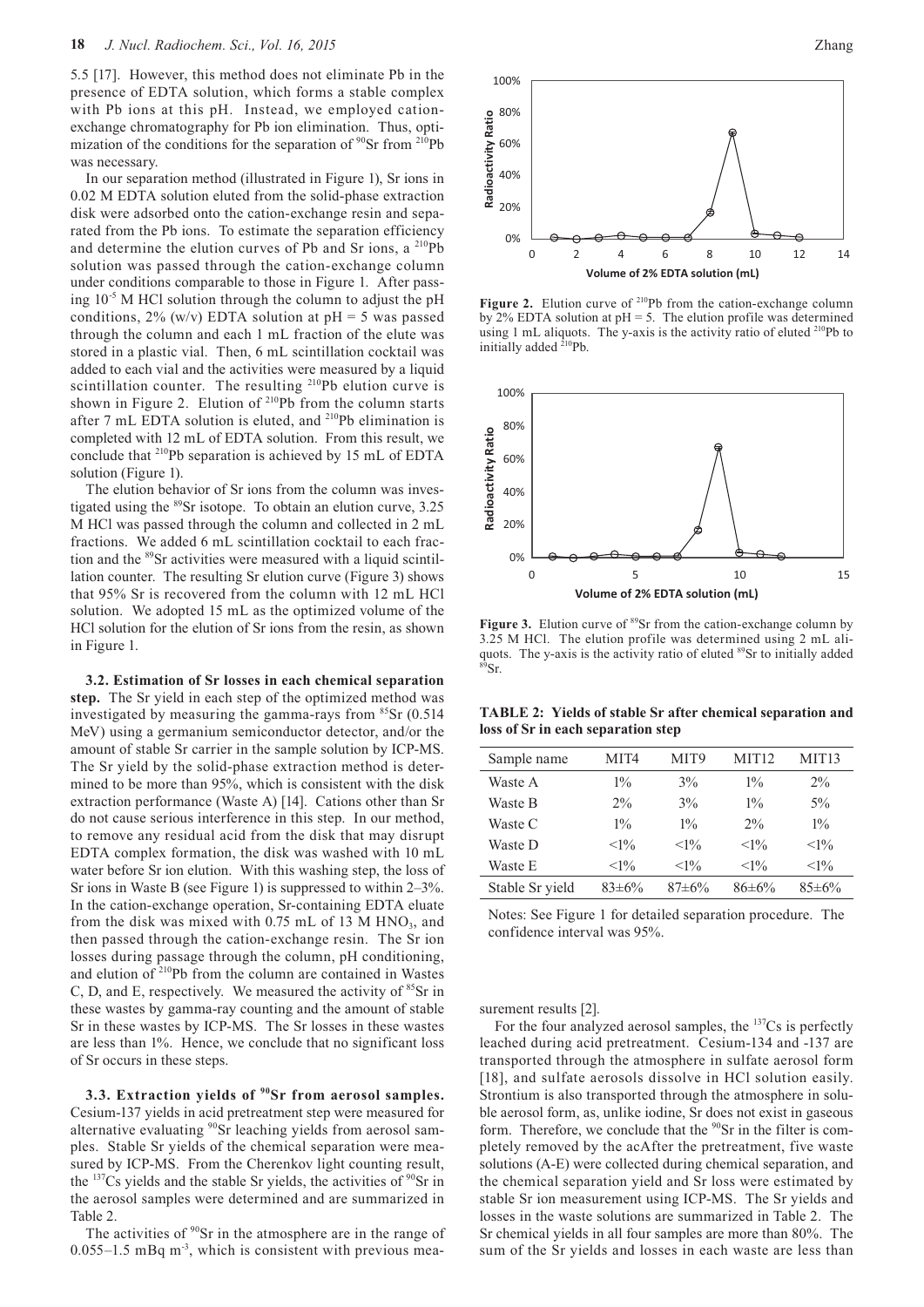Rapid isolation method for radioactive strontium using Empore<sup>TM</sup> *J. Nucl. Radiochem. Sci., Vol. 16, 2015* **19** 

100% because of the margin of error in the ICP-MS measurement, and the retention of Sr ions on the disk and/or cationexchange resin.

**3.4. Backgrounds in measurement of <sup>90</sup>Sr for aerosol samples.** There are three major background interferences for  $\frac{90}{9}$ Sr ( $\frac{90}{Y}$ ) in the four aerosol samples in this study, i.e.,  $\frac{89}{Y}$ Sr from the FDNPP accident, <sup>90</sup>Sr from global fallout, <sup>210</sup>Pb, and <sup>226</sup>Ra and its daughter nuclides. Each of their effects on the <sup>90</sup>Sr determination are discussed in details as follows.

Strontium-89 with a half-life of 50.5 days is one of the most important radionuclides from the FDNPP nuclear accident. The activity of <sup>89</sup>Sr can be detected by Cherenkov light counting, owing to its high-energy beta-rays. However, the Day 0 counting rate in Figure 4 is approximately 0.02–0.03 CPS, which agrees well with that of a blank sample (0.028 CPS). Thus, we conclude that <sup>89</sup>Sr activity is not detected in our measurements. The  ${}^{89}Sr/{}^{90}Sr$  activity ratio of the FDNPP fuel was calculated as 0.43 by ORIGEN 2 code [19]. We began our measurement in 2015 (approximately 1500 days after the accident), and the  ${}^{89}Sr/{}^{90}Sr$  activity ratio was estimated as 1.6  $\times$  $10^{-10}$ 

The global background of  $90$ Sr in the atmosphere is negligible in our study. The background <sup>90</sup>Sr atmospheric concentration was  $1 \times 10^{-6}$  Bq m<sup>-3</sup> in the Northern hemisphere in 1983 [20]. A sharp increase in the atmospheric concentration of  $\rm{^{90}Sr}$ was observed in Europe after the Chernobyl nuclear accident. However, the  $90$ Sr activity concentration of the global fallout returned to its pre-accident level [2] and has continued to decrease to date. The atmospheric concentration of <sup>90</sup>Sr follows the fallout behavior and its level should be lower than  $1 \times$  $10^{-6}$  Bq m<sup>-3</sup>. However, in our data, the lowest  $90$ Sr atmospheric concentration is  $55 \times 10^{-6}$  Bq m<sup>-3</sup>. Thus, we can conclude that the 90Sr activity detected in our study originates from the FDNPP accident release event.

Naturally occurring 210Pb provide severe background signals for <sup>90</sup>Sr counting by Cherenkov lights measurements. The 90<sub>Sr</sub> activity concentrations obtained in the present study are 0.055–1.5 mBq m<sup>-3</sup>. Conversely, Tanahara et al. reported that the 210Pb activity concentrations in Okinawa Islands, Japan, were 0.06 to 1.98 mBq m<sup>-3</sup> from 2004 to 2011 [21]. Lead-210 only emits low-energy end-point beta-rays (0.06 MeV), but its daughter nuclide <sup>210</sup>Bi emits relatively high-energy beta-rays (1.2 MeV). The beta-rays of  $2^{10}$ Bi emit Cherenkov light in water, and its efficiency is approximately  $30\%$  that of  $90\text{Y}$ . As we discussed above, our method eliminates the <sup>210</sup>Pb contribution completely. In addition, we also confirm the possibility of <sup>210</sup>Pb existence owing to radioactive equilibrium. If <sup>210</sup>Pb contamination was present, more time would be required to achieve radioactive equilibrium relative to that required for the pure 90Sr-90Y equilibrium, because 210Bi has a longer half-live than  $90Y$ . However, all of our sequential measurement results show good agreement with the calculated  $90\text{Sr}^{-90}\text{Y}$  radioactive equilibrium. Thus, we conclude that complete <sup>210</sup>Pb elimination is achieved and thus does affected our determination of

<sup>90</sup>Sr in the aerosol samples.<br>Radium-226 and its daughter nuclides of <sup>222</sup>Rn, <sup>214</sup>Bi and <sup>214</sup>Pb may cause background signals in the beta-ray measurements  $[22]$ , because  $^{226}$ Ra is not eliminated by our method. However, the atmospheric concentration of <sup>226</sup>Ra is approximately 1.5  $\mu$ Bq m<sup>-3</sup> [23], and the low-activity <sup>226</sup>Ra and its daughters compared with that of <sup>90</sup>Sr allow it to be ignored in the Cherenkov light measurements.

**3.5. Activities of 90Sr in four aerosol samples collected after the FDNPP accident.** The activities of <sup>90</sup>Sr in the aerosol samples collected after the FDNPP accident were determined using the optimized separation method described above. The chemical separation method with solid-phase extraction was performed on each aerosol sample, and 15-mL 3.25 M HCl measurement samples were obtained. Cherenkov counting was performed over more than 2 weeks for each measurement sample. The  $90Y$  growth curves for the aerosol samples are shown in Figure 4.

As shown in Table 2, the  $90$ Sr activity concentrations are approximately 1/1000 those of  $^{137}Cs$ . Comparing the  $^{90}Sr/^{137}Cs$ 



Figure 4. Yittrium-90 growth curves from <sup>90</sup>Sr in (a) MIT4, (b) MIT9, (c) MIT12, and (d) MIT13 aerosol samples. The data points were obtained by the 1220 QUANTULUS<sup>TM</sup> counter. The solid lines are the  $90Y$  growth, calculated by fitting the counting data to the equation for radioactive equilibrium.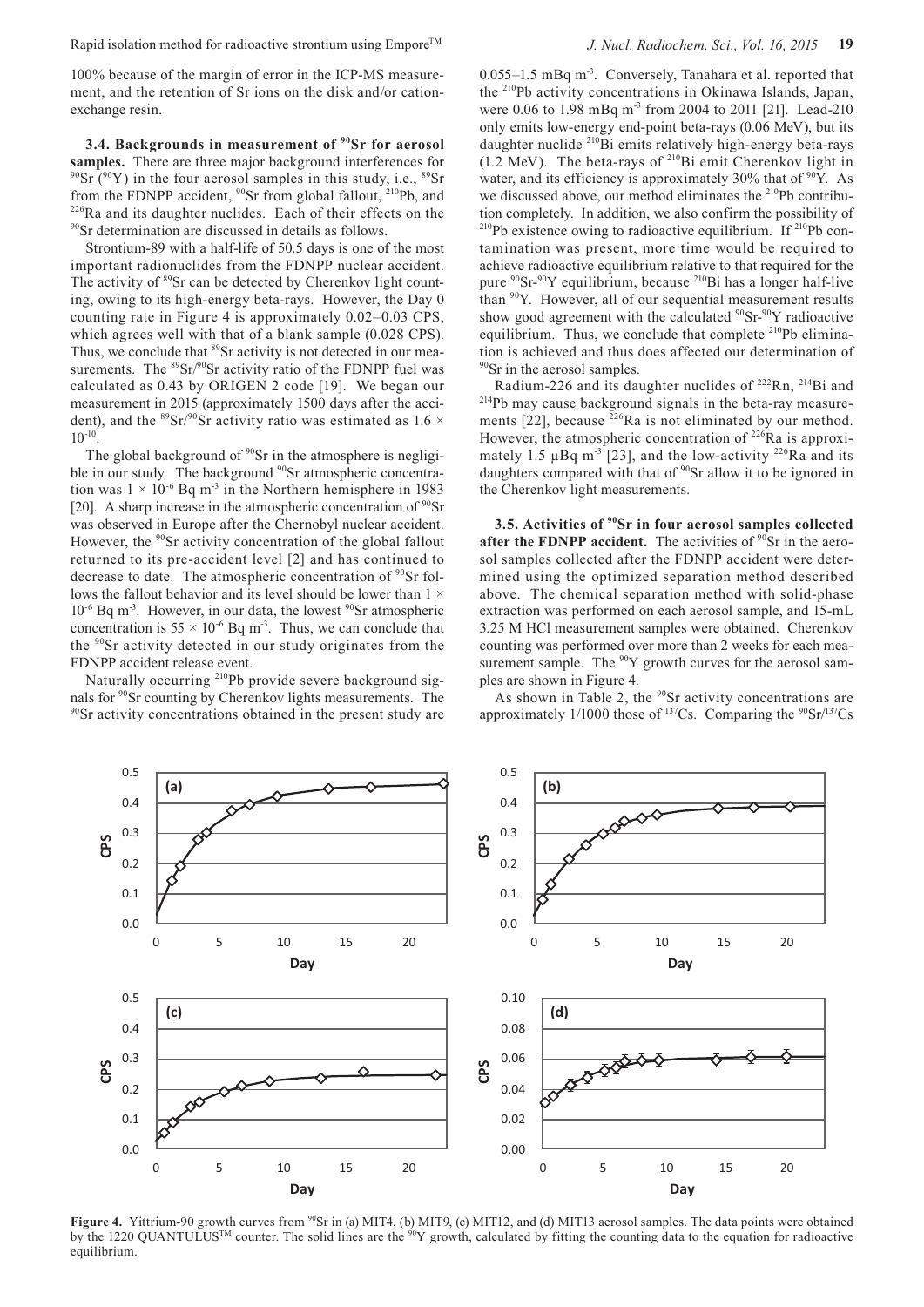activity ratio in aerosols with those from soil and seawater samples provides us with a better understanding of the radioactivity discharge conditions in the FDNPP event. Soil samples collected in eastern Japan had the  $90\text{Sr}/137\text{Cs}$  ratio of 1/10-1/10000 [10]. The Ministry of Education, Culture, Sports, Science & Technology in Japan (MEXT) reported that  $90\,\text{Sr}/137\,\text{Cs}$  ratios in soils were approximately 1/1000 at many survey points in Fukushima Prefecture, including some points with ratios as high as  $1/10-1/100$  [24]. The soil  $^{90}Sr/137Cs$  ratios are comparable to our aerosol values; however, our data exhibit large variation. The  $90\text{Sr}/137\text{Cs}$  ratio for seawater samples collected at 30-600 km offshore in June 2011 was reported to be 0.0265±0.006 [25]. Povinec et al. reported that the  $90\text{Sr}/137\text{Cs}$  ratio at the coast near the FDNPP varied between 0.006 and 64.5 from April 2011 to February 2012 [26]. The ratio is higher than that from our aerosol samples, probably because of the direct discharge of 90Sr from the FDNPP site to the sea [27]. Because  $^{90}$ Sr is less volatile than  $^{137}$ Cs, the  $^{90}$ Sr/<sup>137</sup>Cs ratio in aerosols would be lower. Water can contain additional <sup>90</sup>Sr in soluble chemical forms, which may also contribute to a higher  $90\text{Sr}/137\text{Cs}$  ratio in seawater than in aerosols.

#### **4. Conclusions**

A rapid isolation method for <sup>90</sup>Sr in aerosol samples has been developed using Empore<sup>TM</sup> Sr Rad Disk. The problem of contamination by 210Pb during solid extraction was resolved by cation exchange. The yield of Sr in this scheme was  $> 80\%$ and 210Pb was completely eliminated. Because the separation method consists of only two steps, the <sup>90</sup>Sr chemical separation from the pretreated sample solution is achieved much faster (approximately 2.5 h) than in conventional methods. Aerosol samples collected in Mito City after the FDNPP accident were analyzed by the developed method, and the activities of <sup>90</sup>Sr were determined for the first time. The  $90\text{Sr}/137\text{Cs}$  activity ratio in aerosol samples collected at Mito about 130 km south from the FDNPP site following the accident were found experimentally to be in the order of 1/1000.

## **Acknowledgements**

This work was supported by JSPS KAKENHI Grant Number JP16K45678 and a Grant-in-Aid for Scientific Research (KAKENHI) on Innovative Areas under the A04-08 research teams (grant number 24110009).

## **References**

- (1) H. Higuchi, H. Fukatsu, T. Hahimoto, N. Nonaka, K. Yoshimizu, M. Omine, N. Takano, T. Abe, Radioactivity in surface air and precipitation in Japan after the Chernobyl Accident. J. Environ.6, 131-144 (1988).
- (2) Y. Igarashi, M. Kajino, Y. Zaizen, K. Adachi, M. Mikami, Atmospheric radioactivity over Tsukuba, Japan : A summary of three years of observations after the FDNPP accident, PEPS, 2, 44 (2015).
- (3) K. Irlweck, B. Khademi, <sup>239(240), 238</sup>Pu, <sup>90</sup>Sr, <sup>103</sup>Ru and <sup>137</sup>Cs concentrations in surface air in Austria due to dispersion of Chernobyl releases over Europe, J. Environ., Radioact. 20, 133-148 (1993).
- (4) V. A. Kashparov, S. M. Lundin, S. I. Zvarich, V. I. Ioshchenko, S. E. Levchuk, Y. V. Khomutinin, I. M. Maloshtan, V. P. Protsak, E. M. Pazukhin, Soil contamination with fuel component of Chernobyl radioactive fallout, Radiochemistry 45 189-200 (2003).
- (5) K. Južnič, Š. Fedina, Distribution of 89Sr and 90Sr in Slovenia, Yugoslavia, after the Chernobyl accident. J. Environ. Radioact, 5, 159-163 (1987).
- (6) M. Herranz, L.M. Romero, R. Idoeta, C. Olondo, F. Valiño,

F. Legarda, Inventory and vertical migration of <sup>90</sup>Sr fallout and 137Cs/90Sr ratio in Spanish mainland soils, J. Environ. Radioact, 102, 987-994 (2011).

- (7) B. Luksiene, D. Marciulioniene, I. Gudeliene, F. Schönhofer, Accumulation and transfer of <sup>137</sup>Cs and <sup>90</sup>Sr in the plants of the forest ecosystem near the Ignalina Nuclear Power Plant, J. Environ. Radioact, 116, 1-9 (2013).
- (8) Z. Zhang, K. Ninomiya, N. Takahashi, A. Shinohara, Daily variation of I-131, Cs-134 and Cs-137 activity concentrations in the atmosphere in Osaka during the early phase after the FDNPP accident, J Radioanal. Nucl. Chem. 303, 1527-1531 (2015).
- (9) G. Steinhauser, V. Schauer, K. Shozugawa, Concentration of strontium-90 at selected hot spots in Japan, PLoS One, 8, e57760 (2013).
- (10) Ministry of Education, Culture, Sports, Science and Technology (MEXT), Results of the nuclide analysis of plutonium and strontium by MEXT, http://radioactivity.nsr. go.jp/en/contents/5000/4167/24/1750\_093014.pdf, (accessed 03 November 2015).
- (11) Ministry of Education, Culture, Sports, Science and Technology (MEXT), Analysis method of radioactive strontium (in Japanese) http://www.kankyo-hoshano.go.jp/ series/lib/No2.pdf (accessed 20 October 2016)
- (12) S.K. Fiskum, R.G. Riley, C.J. Thompson, Preconcentration and analysis of strontium-90 and technetium-99 from Hanford groundwater using solid phase extraction, J. Radioanal. Nucl. Chem. 245, 261-272 (2000).
- (13) J. J. Mateos, E. Gómez, F. Garcias, M. Casas, V. Cerdà, Rapid <sup>90</sup>Sr/<sup>90</sup>Y determination in water samples using a sequential injection method. Appl. Radiat. Isot. 53 (1-2), 139-144 (2000).
- (14) L. L. Smith, K. A. Orlandini, J. S. Alvarado, K. M. Hoffmann, D. C. Seely, R. T. Shannon, Application of Empore<sup>TM</sup> strontium rad disks to the analysis of radiostrontium in environmental water samples, Radiochim Acta 73, 165-170 (1996).
- (15) K. Günther, S. Lange, M. Veit, A rapid method for determining <sup>89</sup>Sr and <sup>90</sup>Sr by Cerenkov counting. Appl. Radiat. Isot. 67 (5), 781-785 (2009).
- (16) F. Heynen, E. Minne, S. Hallez, Empore<sup>TM</sup> strontium rad disks: Validation procedure for strontium-90 analysis in radioactive wastes, Radiochim. Acta 95, 529-534 (2007).
- (17) B. Y. Lalit, T. V. Ramachandran, S. Rajan, Lead-210 content of food samples in India, Radiat. Environ. Biophys. 18, 13-17 (1980).
- (18) N. Kaneyasu, H. Ohashi, F. Suzuki, T. Okuda, F. Ikemori, Sulfate aerosol as a potential transport medium of radiocesium from the Fukushima nuclear accident., Environ Sci Technol, 4, 5720-5726 (2012).
- (19) K. Nishihara, H. Iwamoto, K. Suyama, Estimation of fuel compositions in Fukushima-Daiichi Nuclear Power Plant, JAEA-Data/Code 2012-018 (2012).
- (20) United Nations Scientific Committee on the Effects of Atomic Radiation (UNSEAR), UNSCEAR 2000 Report to the General Assembly, with scientific annexes, http://www. unscear.org/unscear/en/publications/2000\_1.html (accessed 05 July 2016).
- (21) A. Tanahara, F. Nakaema, Y. Zamami, T. Arakaki, Atmospheric concentrations of <sup>210</sup>Pb and <sup>7</sup>Be observed in Okinawa Islands, Radioisotopes, 63, 175-181 (2014).
- (22) M.Al-Mad, R. Blackburn. Application of Cerenkov radiation for the assay of 226Ra in natural water, Sci. Total Environ., 173/174, 53-59 (1995).
- (23) IAEA, The Environmental Behaviour of Radium: Revised Edition, Technical Reports Series No. 476, IAEA, Vienna (2014).
- (24) Ministry of Education, Culture, Sports, Science and Technology (MEXT), Analysis results concerning (i)